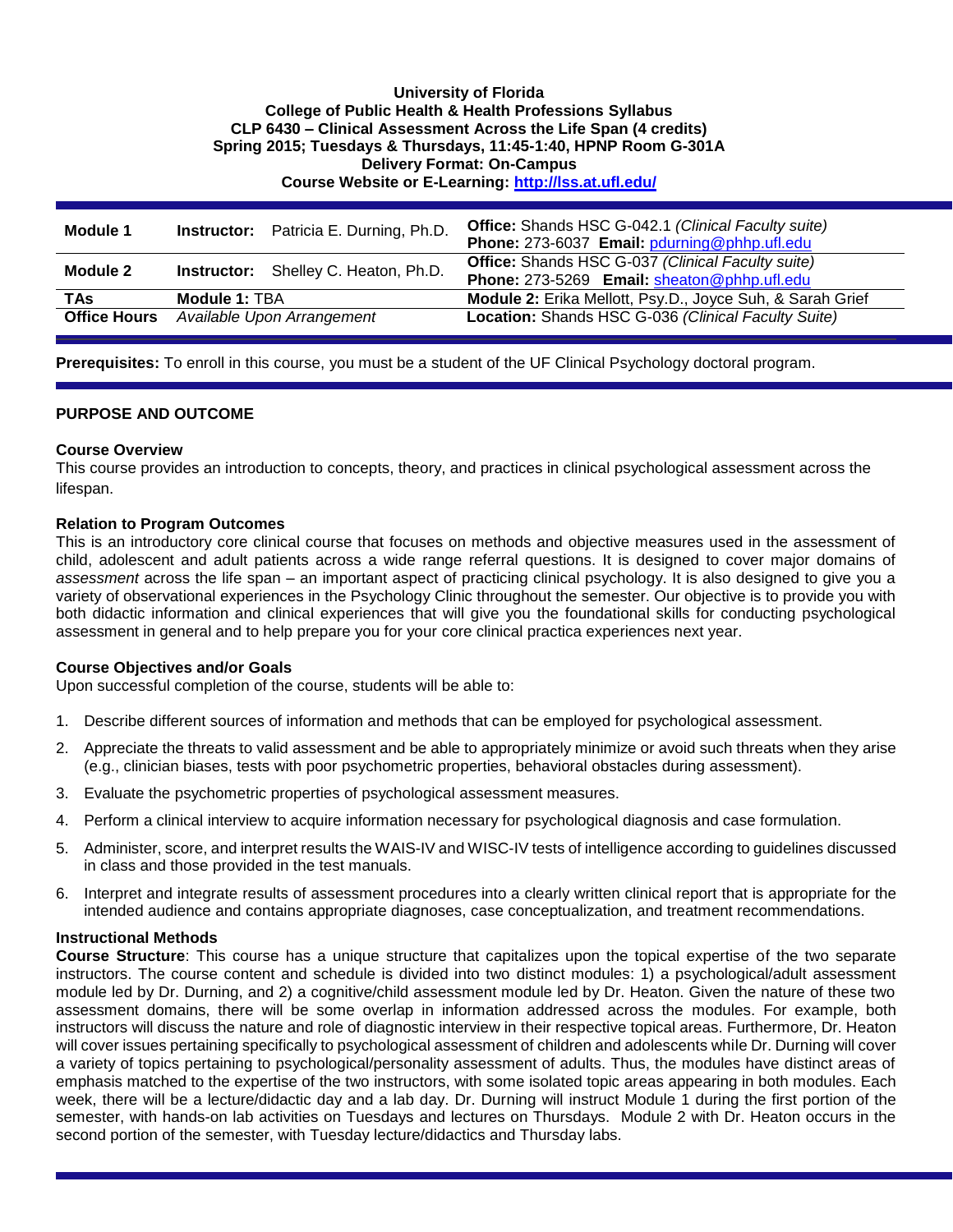# **Topical Outline/Course Schedule**

*Please note that this schedule is subject to change as necessary throughout the semester. The instructors will announce any such changes in class as well as post them to the class e-learning website*

| <b>MODULE 1 (DR. DURNING)</b>                                                                              |         |                                                               |      |                                                 |  |  |  |  |  |  |  |
|------------------------------------------------------------------------------------------------------------|---------|---------------------------------------------------------------|------|-------------------------------------------------|--|--|--|--|--|--|--|
| Readings*/Assignments                                                                                      |         | <b>Tuesday</b><br>(Lab)                                       |      | <b>Thursday</b><br>(Lecture)                    |  |  |  |  |  |  |  |
| Groth-Marnat Chapters 1 & 2 (Thu)<br>Assignment: [begin shadowing]                                         | 1/6     | Course Introduction<br>& Clinic Tour                          | 1/8  | Intro to Assessment,<br>Diversity, Ethics       |  |  |  |  |  |  |  |
| Groth-Marnat Chapters 3 (Tue) and 15 (Thu)<br>Assignment 2: Self-assessment reflection (due Fri)<br>1/16   | 1/13    | Interview and Behavioral<br>Observations                      | 1/15 | <b>Report Writing</b>                           |  |  |  |  |  |  |  |
| Groth-Marnat Chapters 4 & 13 (Thu)<br>Assignments 1b: Practice write-up (due Mon 1/19)                     | 1/20*   | Introduction to<br><b>Core Rotations</b>                      |      | <b>Behavioral and Emotional</b><br>Assessment   |  |  |  |  |  |  |  |
| <b>TBA</b><br>Assignment 3: Report part 1 due (due Fri 1/30)                                               | $1/27$  | <b>Behavioral and Emotional</b><br><b>Assessment Measures</b> | 1/29 | <b>Personality Assessment</b><br>and the MMPI-2 |  |  |  |  |  |  |  |
| <b>TBA</b><br>Assignment 1a: Shadowing summary (due Tue<br>2/3); Assignment 4: Report part 2 (due Fri 2/6) | 2/3     | <b>Personality Assessment</b><br><b>Measures</b>              | 2/5  | <b>Health Psychology</b><br>Assessment          |  |  |  |  |  |  |  |
| <b>TBA</b>                                                                                                 |         | <b>Health Psychology</b><br><b>Assessment Measures</b>        | 2/12 | Report Writing: Summary,<br>Integration, Recs.  |  |  |  |  |  |  |  |
| TBA<br><b>Assignment 5:</b> Report part 3 due (due Fri 2/20)                                               | $2/17*$ | No Class: Individual<br><b>Feedback Meetings</b>              | 2/19 | <b>Projective Assessment</b>                    |  |  |  |  |  |  |  |
| <b>None</b>                                                                                                | 2/24    | Introduction to Cognitive<br>Assessment (Heaton)              | 2/26 | Interview Process and<br>Practice (Durning)     |  |  |  |  |  |  |  |

# **March 3 & 5 – No Class** *(Spring Break)*

| <b>MODULE 2 (DR. HEATON)</b>                                                                                               |         |                                                                         |                          |                                                                                         |  |  |  |  |  |  |  |  |
|----------------------------------------------------------------------------------------------------------------------------|---------|-------------------------------------------------------------------------|--------------------------|-----------------------------------------------------------------------------------------|--|--|--|--|--|--|--|--|
| <b>Readings*/Assignments</b>                                                                                               |         | Tuesday<br>(Lecture)                                                    | <b>Thursday</b><br>(Lab) |                                                                                         |  |  |  |  |  |  |  |  |
| <b>Sattler Chapter</b>                                                                                                     | 3/10    | <b>Standardized Testing</b><br><b>Test Psychometrics</b>                | $3/12$                   | <b>Using Tests</b><br><b>Testing/Scoring Overview</b><br><b>Examining Psychometrics</b> |  |  |  |  |  |  |  |  |
| <b>Groth-Marnat Chapter</b><br>Assignment 6: Psychometric Properties (due 3/17)                                            | $3/17*$ | Intelligence: What is it &<br>how do we measure it?                     | 3/19                     | IQ Tests<br><b>Administration &amp; Scoring</b>                                         |  |  |  |  |  |  |  |  |
| Sattler Chapters & Groth-Marnat Chapter<br>Assignment 7: Admin & Score IQ (due 3/27)                                       | 3/24    | Academic Achievement:<br>Assessing for SLD                              | 3/26                     | Academic Tests<br><b>Administration &amp; Scoring</b>                                   |  |  |  |  |  |  |  |  |
| <b>Baron Chapters</b><br>Assignment 8: Plot & Interpret IQ Scores (due 4/2)                                                | 3/31    | Youth & Adult Informant<br><b>Reports of Functioning</b>                | 4/2                      | Questionnaires & NP Tests<br>[Group 1 observe case]                                     |  |  |  |  |  |  |  |  |
| Lezak & Baron Chapters<br>Assignment 9 (Group 1): Full Report (Due 4/9)                                                    | 4/7     | Integrating Cognitive &<br>Psychological Information                    | 4/9                      | Questionnaires & NP Tests<br>[Group 2 observe case]                                     |  |  |  |  |  |  |  |  |
| Baron & Sattler Chapters<br>Assignment 9 (Group 2): Full Report (due 4/16)<br>Practical Exams (Group 1): arrange 4/11-4/18 | 4/14    | <b>Neurological Populations &amp;</b><br><b>Cognitive Functions</b>     | 4/16                     | Giving Useful Feedback                                                                  |  |  |  |  |  |  |  |  |
| Practical Exams (Group 2): arrange 4/18-4/25                                                                               | 4/21    | <b>Assessing Youth:</b><br><b>Unique Considerations</b><br>& Challenges |                          | 4/23 No Class: UF Reading Day                                                           |  |  |  |  |  |  |  |  |
|                                                                                                                            |         | 4/28 Feedback on Your Report                                            |                          |                                                                                         |  |  |  |  |  |  |  |  |

\* Readings should be completed *prior* to relevant class - more details will be available throughout the semester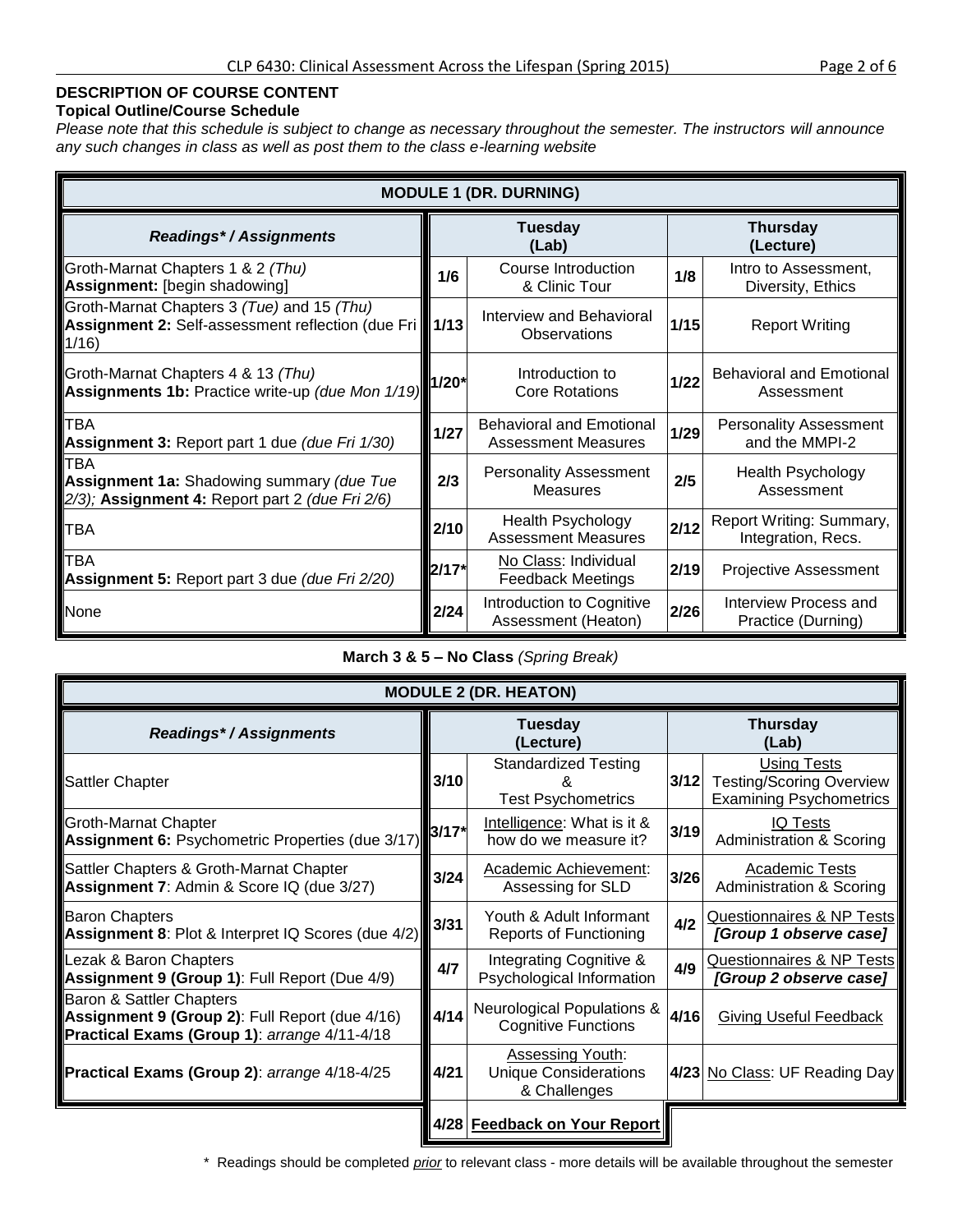\*\* Class begins at 12:40 due to conflict with IFH course (class end time to be determined)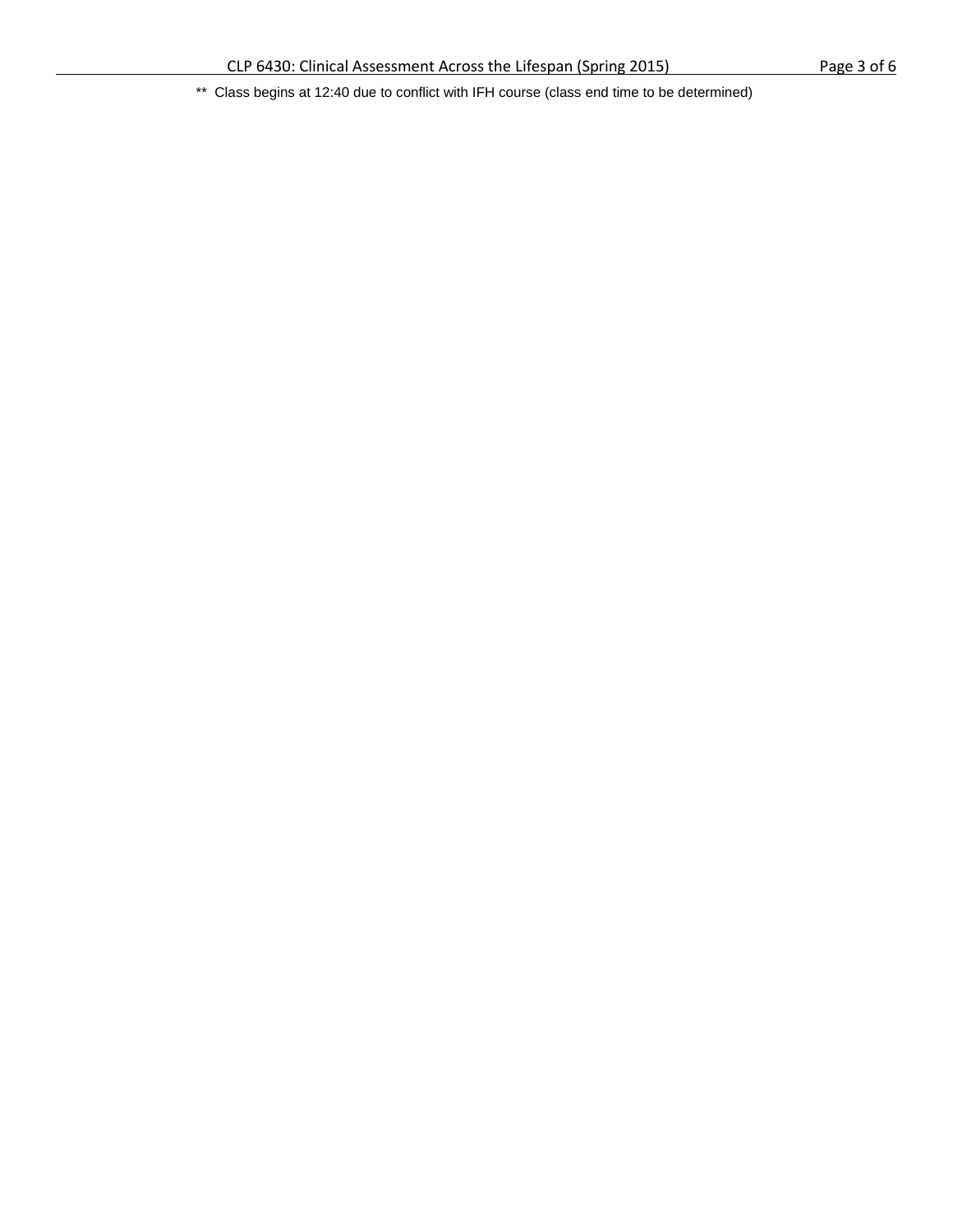## **Course Materials and Technology**

## *Course Readings*

This course utilizes one *recommended* textbook: **Handbook of Psychological Assessment**, 5th Ed. (Groth-Marnat, 2009). Assigned readings will consist of chapters from this textbook as well as any additional readings added by the instructors. Readings will be available for download in PDF format at the class e-learning website noted above. Any materials not provided in class or on the website will be distributed electronically (in .pdf form) via email to the email address provided the first day of class. If your email address changes or you miss the first day of class, it will be your responsibility to contact Dr. Durning and Dr. Heaton with your desired email address in order to receive course readings. Instructors will also endeavor to make handouts/slides available to students in advance of the lecture date.

## *Course Equipment*

Each student is required to purchase a *SILENT* **testing stopwatch** and an opaque **clipboard**. Both of these items will be used during the second half of the course as well as in your clinical practica. For the clinical observation activities (i.e., shadowing interviews or testing sessions), you may be asked to observe via monitors in the Clinic observation room or you may be asked to observe in the room with the clinicians. Therefore, appropriate dress will be expected of you while you are in the Clinic area. You will be given access to class-owned test kits and associated record forms for certain cognitive assessments so that you may practice with them. You will also be instructed on how to use the computerized scoring programs owned by the Clinic. When you are using the class test kits, you will be responsible for the security of the materials. You are ethically responsible for the security of copyrighted tests and financially responsible for their loss (IQ test kit costs \$450 & forms are \$3 each). Thus, materials must be placed in a secure location when not in use and must be kept "on site" (i.e., not in your car or home).

### • *Course Website*

This course uses a Canvas site through UF e-learning. You will be responsible for ensuring that you have access to the site in order to access course readings and assignment instructions, submit assignments, and participate in electronic discussions. Instructors will also post any updates to the course schedule within the Canvas site. In addition, you will be granted access to a limited-access PHHP p-drive that is accessible only to this class. The p-drive will contain some case materials (e.g., videos, test records) for the sample cases used for course assignments.

For technical support for this class, please contact the UF Help Desk at: [Learning-support@ufl.edu,](file:///C:/Users/hackg/Desktop/Learning-support@ufl.edu) (352) 392-HELP [select option 2], or [https://lss.at.ufl.edu/help.shtml.](https://lss.at.ufl.edu/help.shtml)

# **ACADEMIC REQUIREMENTS AND GRADING**

## **Assignments and Grading**

In addition to **participation in class** discussions and exercises, your performance in this course will be evaluated based upon **9 practical assignments** that require you to integrate information and skills gained from readings, lectures, lab, and through shadowing/observation of clinical assessments. There is also a TA-administered **practical exam** (scheduled outside of class times) assessing your IQ test administration & scoring skills. Your overall course grade is based upon class participation across both modules, performance on the 9 written assignments, and the practical exam. See the table below for further details. Detailed assignment instructions will be provided before work begins on each assignment.

| Requirement                                                                                            | <b>Description</b>                                                    | <b>Points</b> | $%$ of |
|--------------------------------------------------------------------------------------------------------|-----------------------------------------------------------------------|---------------|--------|
|                                                                                                        |                                                                       |               | Grade  |
| Module 1                                                                                               | <b>Psychological/Adult Assessment</b>                                 | 150           | 30%    |
| Assignment 1                                                                                           | Clinic shadowing & practice write-up                                  | 12.5          | 2.5%   |
| Assignment 2                                                                                           | Questionnaire self-assessment & reflection                            | 12.5          | 2.5%   |
| Assignment 3                                                                                           | Report part 1: Interview and behavioral observations write-up*        | 50            | 10%    |
| Assignment 4                                                                                           | Report part 2: Mood, behavioral, personality measure write-up*        | 25            | 5%     |
| Assignment 5                                                                                           | Report part 3: Integration/interpretation/recommendations write-up*   | 50            | 10%    |
| Module 2                                                                                               | <b>Cognitive/Child Assessment</b>                                     | 150           | 30%    |
| Assignment 6                                                                                           | Psychometrics Exercise (Completed in Lab)                             | 5             | 1%     |
| Assignment 7                                                                                           | Administer IQ Test & Score Items (WISC-IV or WAIS-IV w/classmate)     | 40            | 8%     |
| Assignment 8                                                                                           | Write-up WAIS-IV Levels of Interpretation (report WAIS-IV results)    | 25            | 5%     |
| Assignment 9                                                                                           | Assessment Report (IQ, Academic, & Questionnaires from Clinic case)** | 80            | 16%    |
| Participation in class discussion and lab activities throughout semester<br><b>Class participation</b> |                                                                       | 100           | 20%    |
| <b>Practical Exams</b>                                                                                 | Part 1: WAIS-IV administration, Part 2: WISC-IV administration        | 100           | 20%    |
|                                                                                                        | <b>TOTAL</b>                                                          | 500           | 100%   |

*\*Assignments 3 - 5 & 8 are based on sample patients seen through our clinic (video & materials will be provided).* 

*\*\*Assignment 9 is based upon a sample patient seen through our clinic (live observation required; all test scores will be provided).*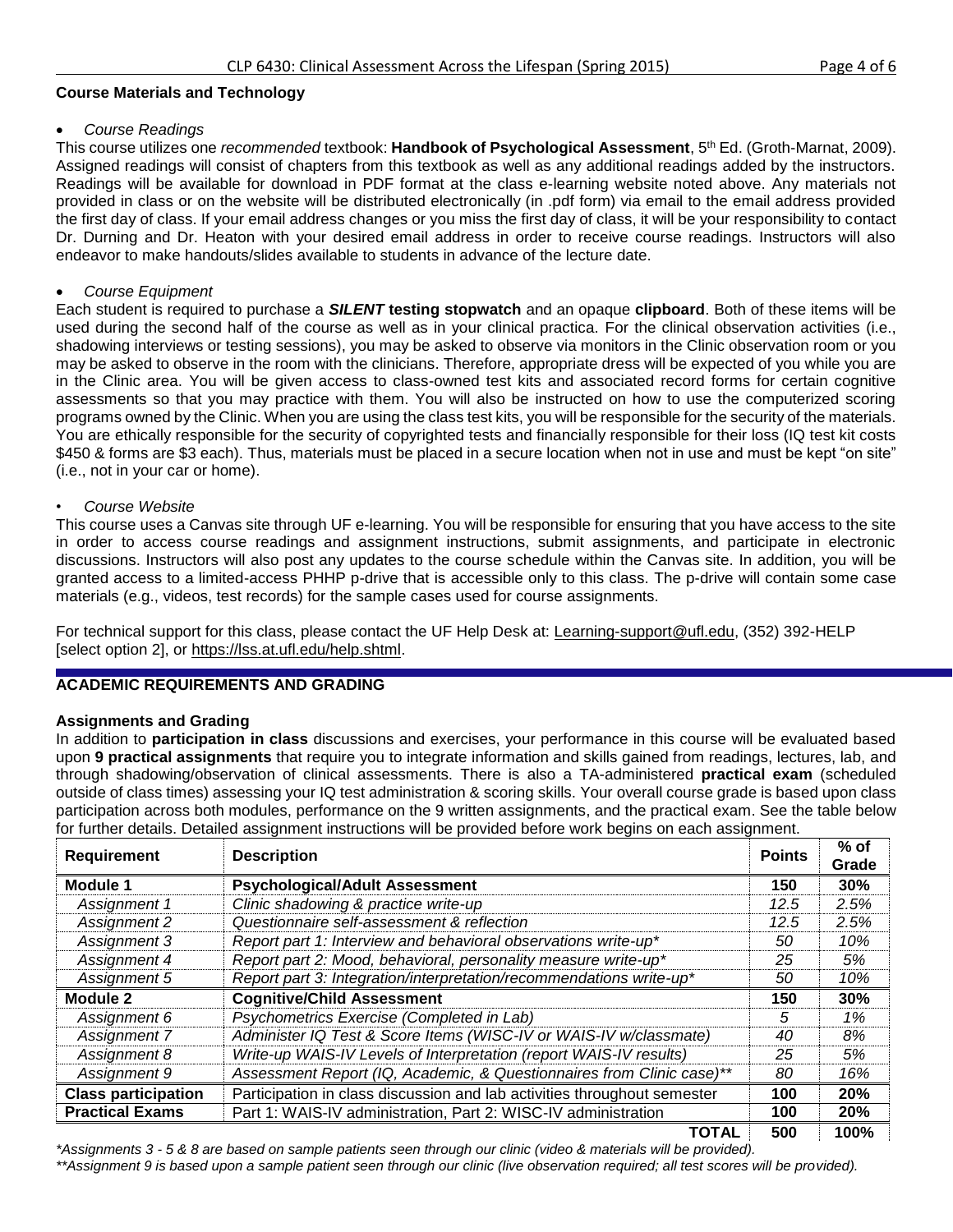Course grade is based on percentage of total points earned in the course. Scores will be rounded to the nearest percent (up or down, whichever is closest) for grade determination in accordance with the grading table below:

| <b>Percent of points</b> | $93% -$ | $90% -$ | $87% -$ | $83% -$ | $80% -$ | 77%- | 73%- | 70%- | $67% -$ | $63% -$ | $60% -$ | <b>Below</b> |
|--------------------------|---------|---------|---------|---------|---------|------|------|------|---------|---------|---------|--------------|
| earned                   | 100%    | 92%     | 89%     | 86%     | 82%     | 79%  | 76%  | 72%  | 69%     | 66%     | 62%     | 60%          |
| Letter Grade             |         |         |         |         | в.      |      |      |      |         |         |         |              |

The resulting letter grade corresponds to the following grade points toward your cumulative GPA:

| <b>Letter Grade</b>   |     |      | в.                             | в- |  |      | D+   |     | D-   |         | WF  | <b>NG</b> |  |
|-----------------------|-----|------|--------------------------------|----|--|------|------|-----|------|---------|-----|-----------|--|
| <b>Grade Points  </b> | 4.0 | 3.67 | 3.33   3.0   2.67   2.33   2.0 |    |  | 1.67 | 1.33 | 1.0 | 0.67 | $0.0\,$ | 0.0 | 0.0       |  |

For greater detail on the meaning of letter grades and university policies related to them, see the Registrar's Grade Policy regulations at: <http://catalog.ufl.edu/ugrad/current/regulations/info/grades.aspx>

# **Exam Policy**

The two-part practical exam involves individual administration of the WAIS-IV and WISC-IV to a course TA who will be acting as a mock patient and will be grading your performance; grading will be based on how well you adhere to test administration and scoring rules and handle situations that arise during test administration.

# **Policy Related to Make up Exams or Other Work**

Assignments submitted after the stated deadline will be docked points according to the following *unless arranged with instructors prior to assignment deadline*:

- $\bullet$   $\frac{1}{2}$  to 6 hours late = grade docked by 10% (i.e., grade won't be higher than B+)
- 24 to 48 hours late = grade docked by 18% (i.e., grade won't be higher than B-)
- > 48 hours (2 days) late = assignment will not be accepted

Any assignment that receives a failing grade of < 80% (below B-) must be revised and resubmitted for grading within 1 week of receiving feedback. The highest grade that can be obtained after re-submission is 85% (B). Any requests for make-ups due to technical issues MUST be accompanied by the ticket number received from LSS when the problem was reported to them (or a PHHP IT service request ticket if phhp email is the technical issue). The ticket number will document the time and date of the problem. You MUST e-mail the instructor within 24 hours of the technical difficulty if you wish to request a make-up.

# **Policy Related to Required Class Attendance**

On time attendance is expected and affects the participation grade. Students needing to miss class for personal or professional reasons should consult with the instructor prior to the date on which they will be unable to attend. It is the student's responsibility to acquire any handouts or notes from a colleague in the class for any sessions missed. Being late to class, regardless of reason, is considered sub-optimal participation and is disruptive to student learning. If a substantial portion of class is missed, students must contact us no later than 2 days after missing a class (ideally beforehand) to arrange a make-up assignment/experience for any class days missed in order to avoid impact to their participation grade. Students are expected to complete assigned readings prior to coming to class. Personal issues with respect to class attendance or fulfillment of course requirements will be handled on an individual basis.

Please note all faculty are bound by the UF policy for excused absences. For information regarding the UF Attendance Policy see the Registrar website for additional details: <https://catalog.ufl.edu/ugrad/current/regulations/info/attendance.aspx>

# **STUDENT EXPECTATIONS, ROLES, AND OPPORTUNITIES FOR INPUT**

# **Expectations Regarding Course Behavior**

We expect active participation from all students during each class meeting. During lectures, we expect students to raise questions or add comments to help foster understanding of the lecture topics. During in-class activities, we expect full engagement in the activities as well as questions and comments. When possible, we will provide lecture notes and/or handouts summarizing the information covered in class. We want students to focus on discussions and activities rather than note-taking during class. Therefore, we have instituted a policy of no laptop, tablet, or other electronic device use during class unless otherwise instructed.

Cell phones are distracting. Please turn off your cell phone when class begins; if you forget and it rings, turn it off without answering.\* Use of other technologies (MP3s, etc.) that interfere with attention and participation during class is also prohibited. [*\*If you have a special circumstance when contact by cell phone is vital, see the instructor in advance, make sure that you turn the phone to "vibrate," and take the call outside of the classroom so as to not disturb your classmates.]*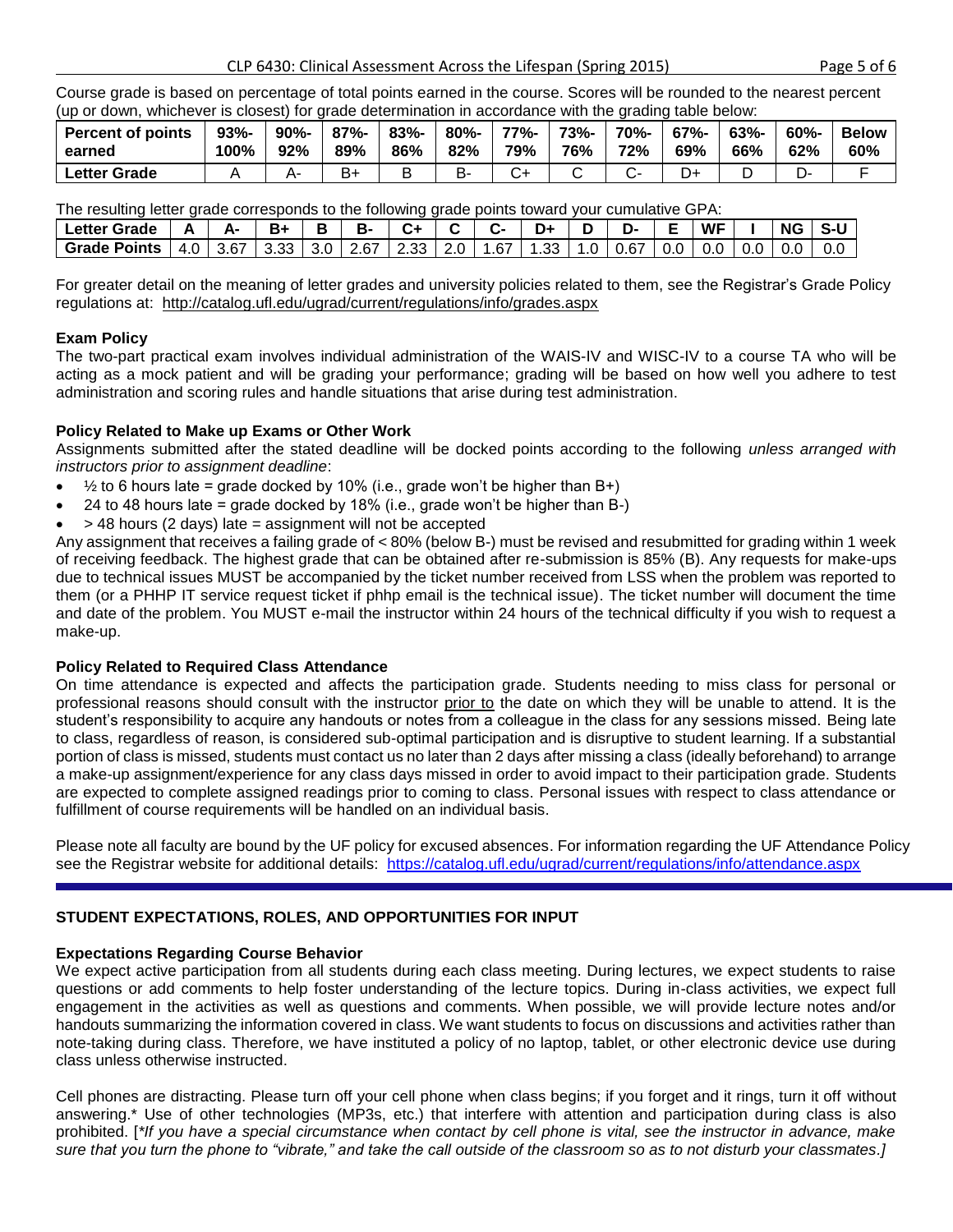### **Communication Guidelines**

During Module 1, Dr. Durning would prefer that you send any individual, course-related emails through e-learning. During Module 2, Dr. Heaton would prefer that you submit assignments via email. During both modules, however, it will be useful for you to post many of the questions or comments that you might send through individual emails to the discussion board in Canvas. For example, if you want clarification of part of an assignment's instructions, it is likely that your classmates could benefit from seeing the response to your question. In addition, portions of some assignments include posting to the class discussion board in Canvas. Please make sure to follow the UF Netiquette Guidelines: [http://teach.ufl.edu/wp](http://teach.ufl.edu/wp-content/uploads/2012/08/NetiquetteGuideforOnlineCourses.pdf)[content/uploads/2012/08/NetiquetteGuideforOnlineCourses.pdf.](http://teach.ufl.edu/wp-content/uploads/2012/08/NetiquetteGuideforOnlineCourses.pdf)

### **Academic Integrity**

Students are expected to act in accordance with the University of Florida policy on academic integrity. As a student at the University of Florida, you have committed yourself to uphold the Honor Code, which includes the following pledge:

## *"We, the members of the University of Florida community, pledge to hold ourselves and our peers to the highest standards of honesty and integrity."*

You are expected to exhibit behavior consistent with this commitment to the UF academic community, and on all work submitted for credit at the University of Florida, the following pledge is either required or implied:

### *"On my honor, I have neither given nor received unauthorized aid in doing this assignment."*

It is your individual responsibility to know and comply with all university policies and procedures regarding academic integrity and the Student Honor Code. Violations of the Honor Code at the University of Florida will not be tolerated. Violations will be reported to the Dean of Students Office for consideration of disciplinary action. For additional information regarding Academic Integrity, please see Student Conduct and Honor Code or the Graduate Student Website for additional details: <https://www.dso.ufl.edu/sccr/process/student-conduct-honor-code/>

<http://gradschool.ufl.edu/students/introduction.html>

Please remember cheating, lying, misrepresentation, or plagiarism in any form is unacceptable and inexcusable behavior.

### **Online Faculty Course Evaluation Process**

Students are expected to provide feedback on the quality of instruction in this course by completing online evaluations at [https://evaluations.ufl.edu.](https://evaluations.ufl.edu/) Since this course is constructed around two discrete modules lead by two separate instructors, you will be asked to complete two separate evaluations for this course (one for each module/instructor). Evaluations are typically open during the last two or three weeks of the semester, but students will be given specific times when they are open. Summary results of these assessments are available to students at [https://evaluations.ufl.edu/results/.](https://evaluations.ufl.edu/results/)

### **SUPPORT SERVICES**

### **Accommodations for Students with Disabilities**

If you require classroom accommodation because of a disability, you must register with the Dean of Students Office [http://www.dso.ufl.edu](http://www.dso.ufl.edu/) within the first week of class. The Dean of Students Office will provide documentation of accommodations to you, which you must then give to me as the instructor of the course to receive accommodations. Please make sure you provide this letter to me by the end of the second week of the course. The College is committed to providing reasonable accommodations to assist students in their coursework.

### **Counseling and Student Health**

Students sometimes experience stress from academic expectations and/or personal and interpersonal issues that may interfere with their academic performance. If you find yourself facing issues that have the potential to or are already negatively affecting your coursework, you are encouraged to talk with an instructor and/or seek help through University resources available to you.

- The Counseling and Wellness Center 352-392-1575 offers a variety of support services such as psychological assessment and intervention and assistance for math and test anxiety. Visit their web site for more information: [http://www.counseling.ufl.edu.](http://www.counseling.ufl.edu/) On line and in person assistance is available.
- You Matter We Care website: [http://www.umatter.ufl.edu/.](http://www.umatter.ufl.edu/) If you are feeling overwhelmed or stressed, you can reach out for help through the You Matter We Care website, which is staffed by Dean of Students and Counseling Center personnel.